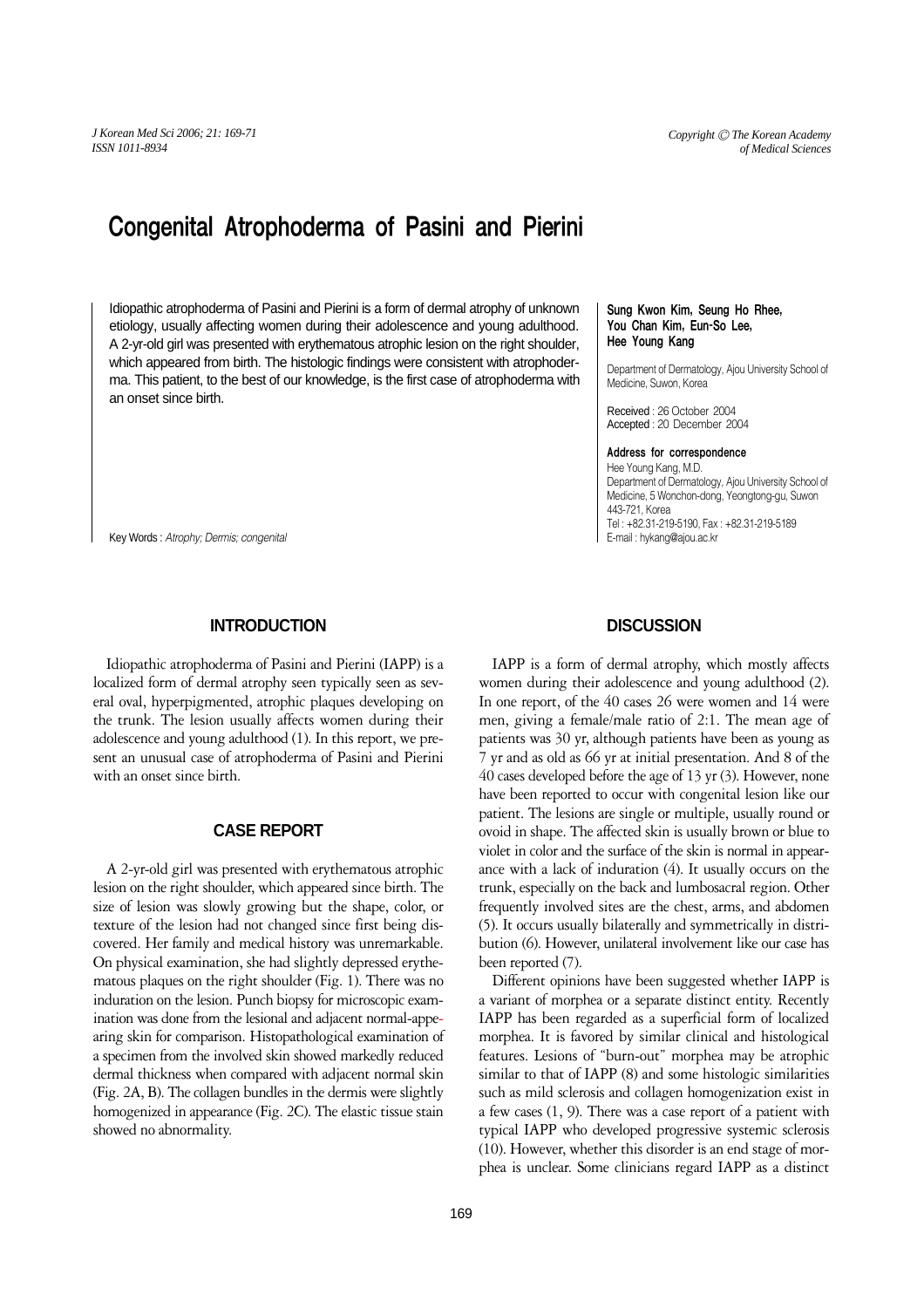entity on the basis of the following reasons. IAPP does not show the typical lilac ring of morphea and IAPP progresses for a longer duration than morphea (1, 8). In addition, the lesions of IAPP are characterized by atrophy without any indurations, whereas morphea begins with indurations and ultimately results in atrophy (1, 11). Moreover, histological findings such as dermal atrophy and usual absence of dermal sclerosis of IAPP are different from those of morphea (1). A report that analyzed glycosaminoglycans in IAPP and morphea showed decreased amount of glycosaminoglycans in



IAPP but increased amount in morphea, which suggests that glycosaminoglycans metabolism in IAPP may be unique and quite different from that in morphea (12). From this point of view, our patient could be diagnosed as IAPP. She had atrophic lesions without indurations. And the histological findings showed a significant decrease in dermal thickness when compared with adjacent normal skin, which were consistent with the findings of IAPP.

In summary, IAPP can be presented with a congenital onset and thus should be considered in the differential diagnosis of congenital skin lesions.

## **REFERENCES**

- 1. Canizares O, Sachs PM, Jaimovich L, Torres VM. *Idiopathic atrophoderma of Pasini and Pierini. AMA Arch Dermatol 1958; 77: 42-58.*
- 2. Pullara TJ, Lober CW, Fenske NA. *Idiopathic atrophoderma of Pasini and Pierini. Int J Dermatol 1984; 23: 643-5.*
- 3. Stanislaw AB, Theo R. *Atrophoderma of Pasini and Pierini. J Am Acad Dermatol 1994; 30: 441-6.*
- 4. Catherine M, Julie P. *Idiopathic Atrophoderma of Pasini and Pierini. In: Jean LB, Joseph LJ, Ronald PR, editors, Dermatology, Vol.2. New York: Mosby, 2003; 1544-8.*
- 5. Beuchner SA, Rufli T. *Atrophoderma of Pasini and Pierini: clinical and histopathological findings and antibodies to Borrelia burgdorferi in thirty four patients. J Am Acad Dermatol 1994; 30: 441-6.*
- 6. Jaworsky C. *Connective tissue diseases. In: Elder D, Elenitsas R, Jaworsky C, Johnson B, editors, Lever's Histopathology of the Skin, 8th edn. Philadelphia: Lippincott-Raven Co., 1997; 278-9.*
- Fig. 1. Atrophic erythematous plaques on the right shoulder. 7. Iriondo M, Bloom RF, Neldner KH. *Unilateral atrophoderma of*



Fig. 2. The involved skin (A) showed markedly reduced dermal thickness when compared with adjacent normal skin (B); hematoxylin-eosin stain,  $\times$  40. The collagen bundles in the dermis of the lesion are slightly homogenized in appearance (C); hematoxylin-eosin stain,  $\times$  400.